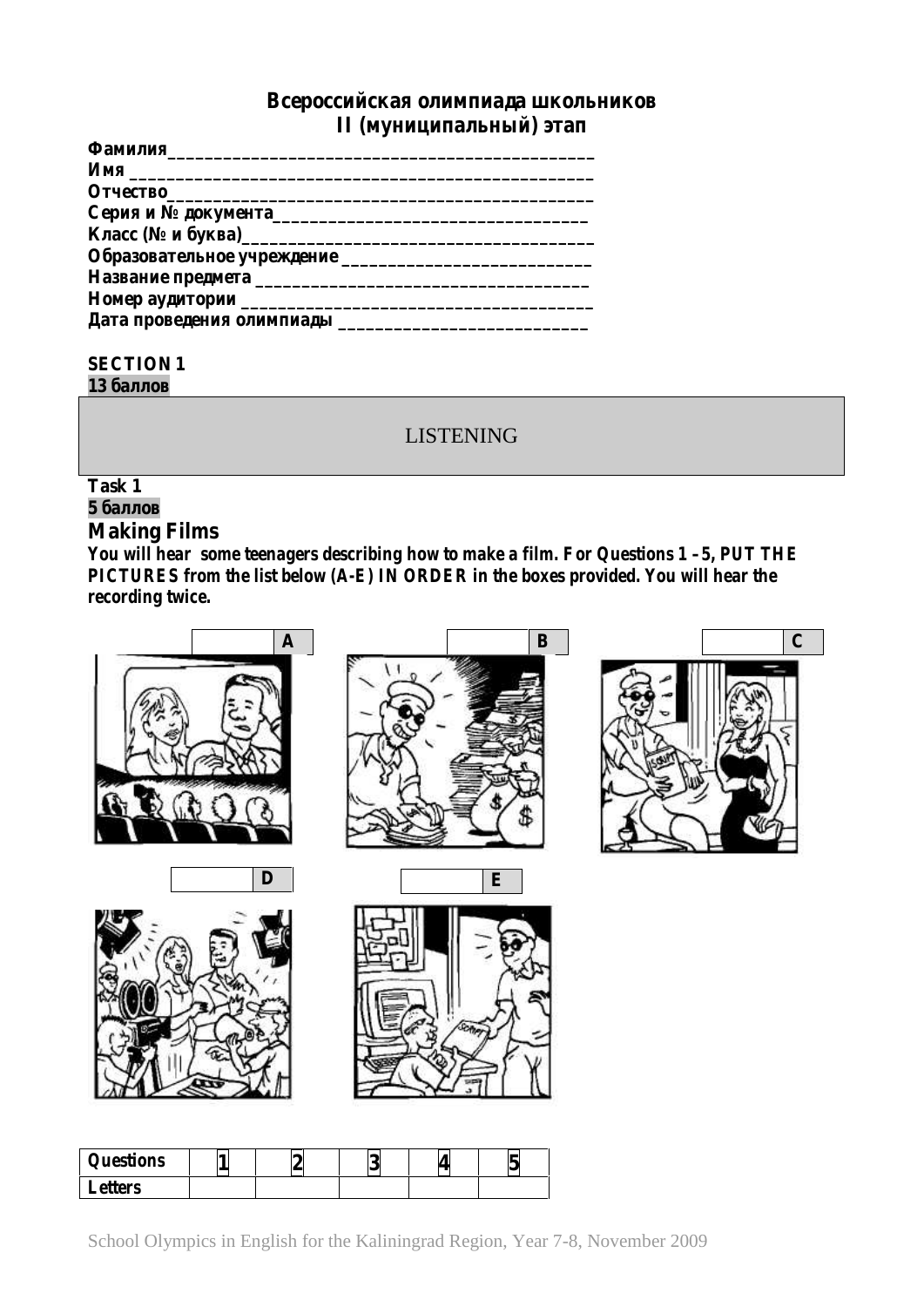

*For Questions 6 –13, listen again and FIND EIGHT WORDS CONNECTED TO MAKING FILMS in the word search. You will hear the recording twice.*



# **TRANSFER ALL YOUR ANSWERS TO YOUR ANSWER SHEET**

School Olympics in English for the Kaliningrad Region, Year 7-8, November 2009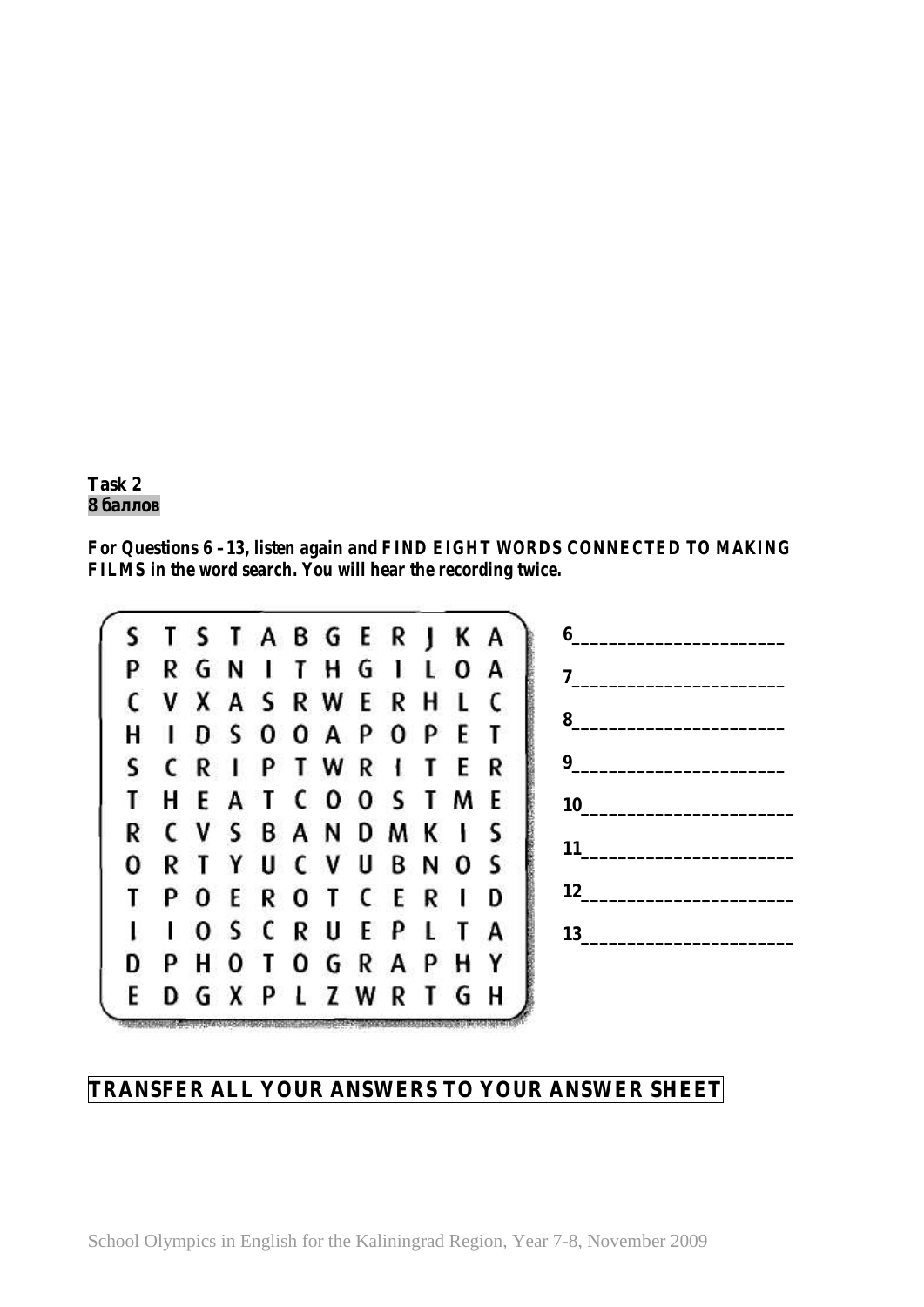## READING

*Read the following passage. For Questions 1-5, choose the answer (A, B, C or D )which you think fits best according to the text. Write the appropriate letters A-D in boxes 1—5 on your answer sheet.*

A recent investigation by scientists at the U.S. Geological Survey shows that strange animal behavior might help predict future earthquakes. Investigators found such occurrences in a ten kilometer radius of the epicenter of a fairly recent earthquake. Some birds screeched and flew about widely; dogs yelped and ran around uncontrollably.

Scientists believe that animals can perceive these environmental changes as early as several days before the mishap.

In 1976 after observing animal behavior, the Chinese were able to predict a devastating earthquake. Although hundreds of thousands of people were killed, the government was able to evacuate millions of other people and thus keep the death toll at a lower level.

**1**

What prediction may be made by observing animal behavior?

**A** an impending earthquake

**B** the number of people who will die

**C** the ten-kilometer radius of the epicenter

**D** environmental changes

**2**

Why can animals perceive these changes when humans can not?

**A** Animals are smarter than humans.

**B** Animals have certain instincts that humans don't possess.

**C** By running around the house, they can feel the vibrations.

**D** Humans don't know where to look.

**3**

Which of the following is NOT true?

**A** Some animals may be able to sense an approaching earthquake.

**B** By observing animal behavior scientists perhaps can predict earthquakes.

**C** The Chinese have successfully predicted an earthquake and saved many lives.

**D** All birds and dogs in a ten-kilometer radius of the epicenter went wild before the earthquake.

**4**

In this passage, the word *evacuate* most nearly means

**A** remove

**B** exile

**C** destroy

**D** emaciate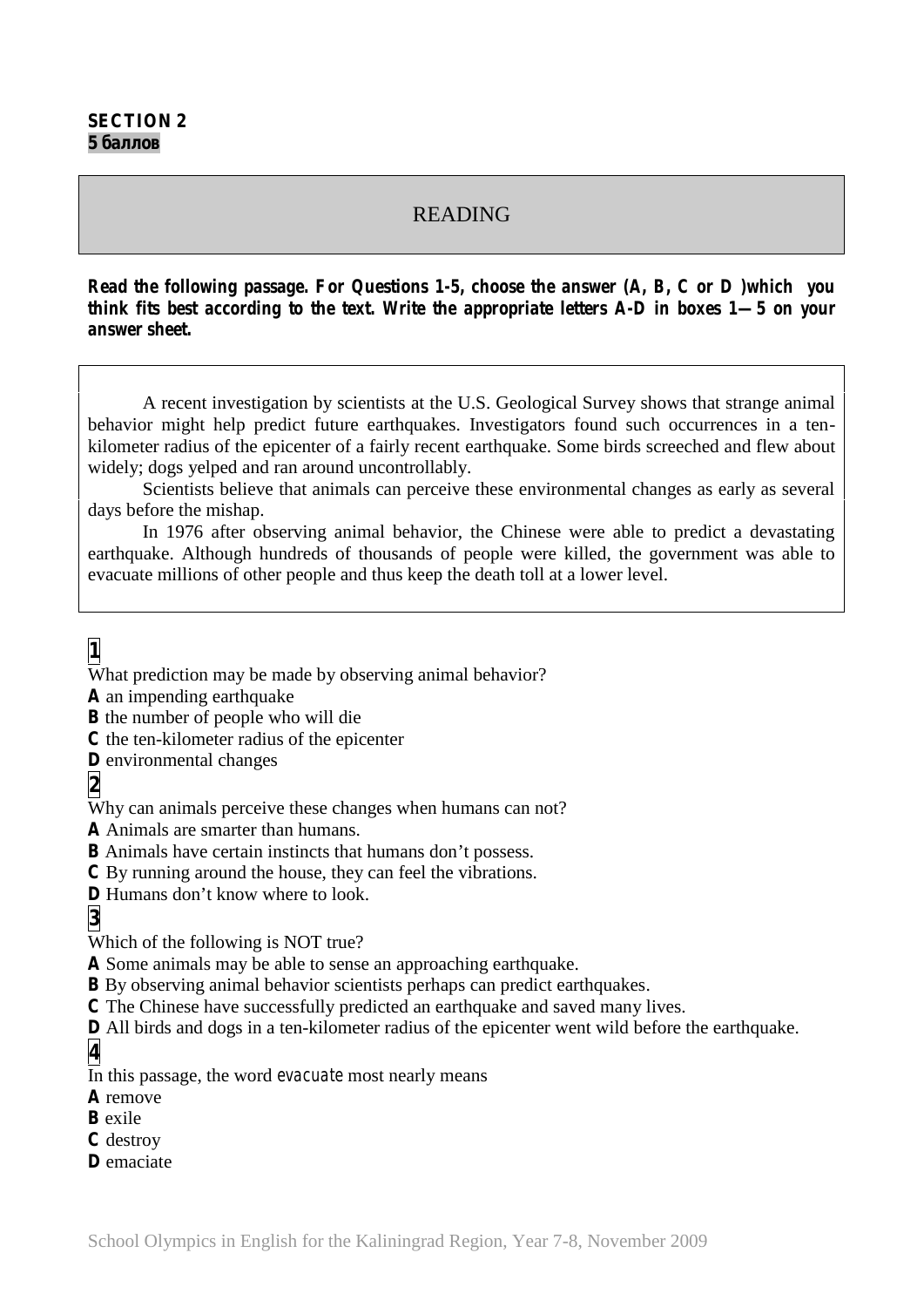**5**

If scientists can accurately predict earthquakes, there will be

**A** fewer animals going crazy

**B** a lower death rate

**C** fewer people evacuated

**D** fewer environmental changes

| <i><b>Questions</b></i> |  | ◡ |  |
|-------------------------|--|---|--|
| <b>Letters</b>          |  |   |  |

# **TRANSFER ALL YOUR ANSWERS TO YOUR ANSWER SHEET**

## **SECTION 3**

**17 баллов**

## **USE OF ENGLISH**

| Task 1                                                                                                 |                  |                    |                  |               |              |   |                    |                   |  |
|--------------------------------------------------------------------------------------------------------|------------------|--------------------|------------------|---------------|--------------|---|--------------------|-------------------|--|
|                                                                                                        |                  |                    |                  |               |              |   |                    |                   |  |
| For questions $1$ -7, decide which answer $A, B, C$ or $D$ fits best each space.<br><b>SOCIALIZING</b> |                  |                    |                  |               |              |   |                    |                   |  |
| 1. He is the  of the committee that arranges the programme.                                            |                  |                    |                  |               |              |   |                    |                   |  |
| A chairman                                                                                             |                  | <b>B</b> director  |                  |               | C leader     |   | <b>D</b> president |                   |  |
|                                                                                                        |                  |                    |                  |               |              |   |                    |                   |  |
| 2. I'm going to spend a few days with some  of mine who live in England.                               |                  |                    |                  |               |              |   |                    |                   |  |
| A companies                                                                                            |                  | <b>B</b> familiars |                  |               | C neighbours |   | <b>D</b> relatives |                   |  |
|                                                                                                        |                  |                    |                  |               |              |   |                    |                   |  |
| 3. The party was awful. It was a complete  .                                                           |                  |                    |                  |               |              |   |                    |                   |  |
| A failure                                                                                              |                  | <b>B</b> prospect  |                  |               | C success    |   | <b>D</b> treat     |                   |  |
|                                                                                                        |                  |                    |                  |               |              |   |                    |                   |  |
| 4. I had to  the invitation as I had a previous engagement.                                            |                  |                    |                  |               |              |   |                    |                   |  |
| A abandon                                                                                              |                  | <b>B</b> deny      |                  |               | C leave      |   |                    | D refuse          |  |
|                                                                                                        |                  |                    |                  |               |              |   |                    |                   |  |
| 5. She arranged the party to help put the strangers at                                                 |                  |                    |                  |               |              |   |                    |                   |  |
| A comfort                                                                                              |                  | <b>B</b> delight   |                  |               | $C ease$     |   |                    | <b>D</b> pleasure |  |
|                                                                                                        |                  |                    |                  |               |              |   |                    |                   |  |
| 6. Please, accept my  for not coming to the meeting last week.                                         |                  |                    |                  |               |              |   |                    |                   |  |
| A apologies                                                                                            | <b>B</b> excuses |                    |                  | C forgiveness |              |   | D pardon           |                   |  |
|                                                                                                        |                  |                    |                  |               |              |   |                    |                   |  |
| 7. I have just read a lovely  about a man who devoted his life to monkeys.                             |                  |                    |                  |               |              |   |                    |                   |  |
| A fiction                                                                                              |                  |                    | <b>B</b> history |               | C production |   |                    | <b>D</b> story    |  |
|                                                                                                        |                  |                    |                  |               |              |   |                    |                   |  |
| <b>Questions</b>                                                                                       | 1                | $\overline{2}$     | 3                | 4             | 5            | 6 | 7                  |                   |  |
| <b>Letters</b>                                                                                         |                  |                    |                  |               |              |   |                    |                   |  |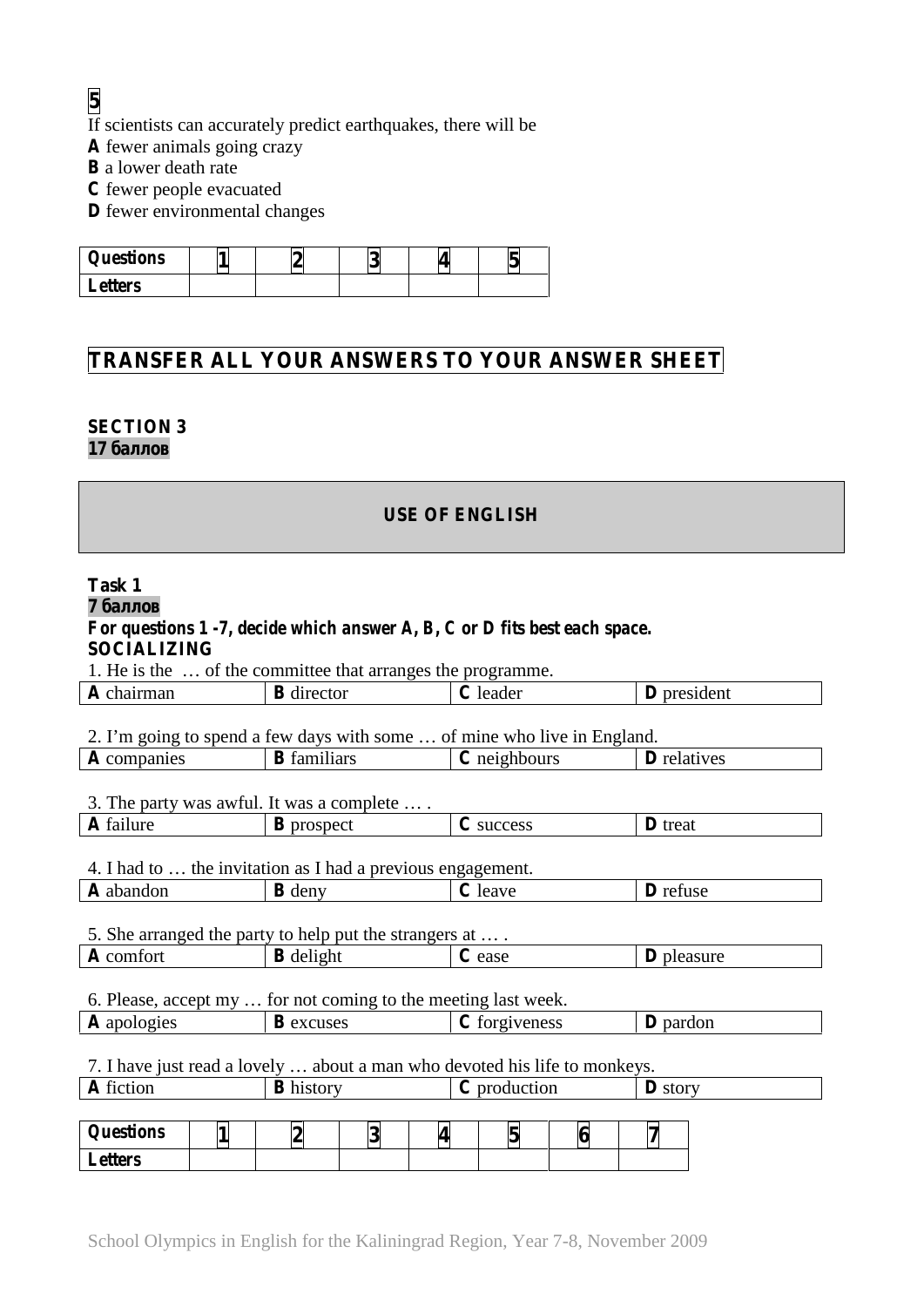**Task 2**

**5 баллов** *For questions 8 – 12, read the text and then write the correct form of the word in CAPITALS to complete the gaps.* Example: **0** *\_\_beautifully\_\_*

### **SPEAKING ENGLISH WELL**

| I have a Dutch friend who speaks English (0) I have                             | <b>BEAUTY</b>     |
|---------------------------------------------------------------------------------|-------------------|
| always wondered how the Dutch manage to learn languages so $(8)$                | <b>SUCCESS</b>    |
| The Dutch, like the Germans, often speak English (9)                            | <b>WELL</b>       |
| than some native speakers or at least they seem                                 |                   |
| to speak the language more $(10)$                                               | <b>CORRECT</b>    |
| than some English people. If you want to speak English (11)                     | <b>FLUENCY</b>    |
| with a reasonable accent, you should listen to tapes as frequently as possible. |                   |
| There are no magic solutions but you $(12)$                                     | <b>SIMPLICITY</b> |
| have to work hard at the new language.                                          |                   |

### **Task 3 5 баллов**

*For Questions 13 – 17, match the words on the left with their collocations on the right:*

## **EATING AND DRINKING**

| $13.$ set       | <b>A</b> additives |
|-----------------|--------------------|
| <b>14.</b> food | <b>B</b> food      |
| 15. junk        | C produce          |
| 16. ready       | <b>D</b> menu      |
| $17.$ fresh     | <b>E</b> meals     |

| <i><b>Questions</b></i> | $\sim$<br>ເພ | ے ا | ιv | ъ. |
|-------------------------|--------------|-----|----|----|
| <b>Letters</b>          |              |     |    |    |
|                         |              |     |    |    |

# **TRANSFER ALL YOUR ANSWERS TO YOUR ANSWER SHEET**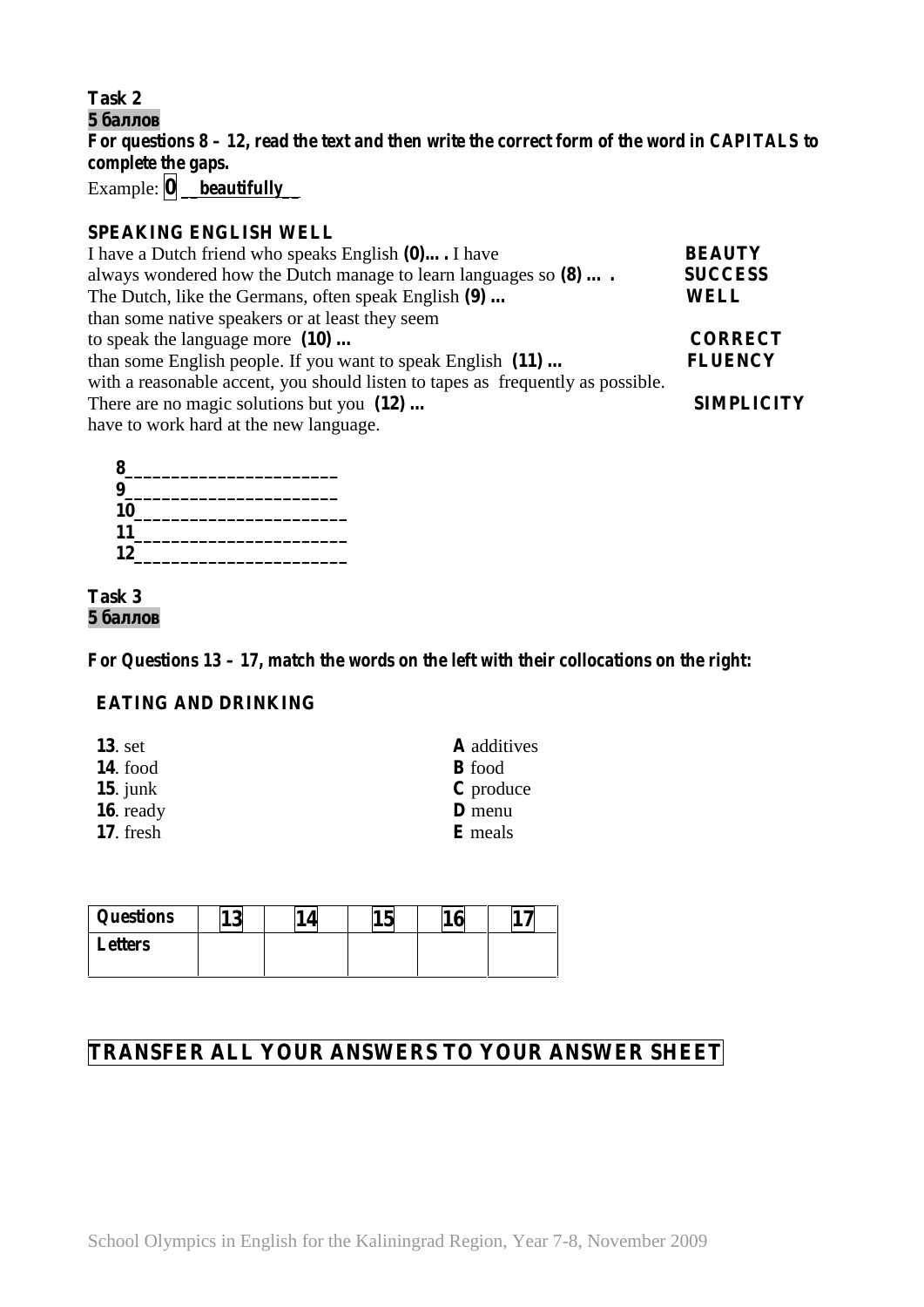### **SOCIO-CULTURAL COMPETENCE**

*For Questions 1-10, give Russian equivalents to:*

- 1. Snow White and the Seven Dwarfs
- 2. Warsaw
- 3. The Cathedral of St. Basil the Blessed (*in Moscow*)
- 4. The Thames
- 5. The South Pole
- 6. Westminster Abbey
- 7. Cyprus
- 8. The Amazon

# **TRANSFER ALL YOUR ANSWERS TO YOUR ANSWER SHEET**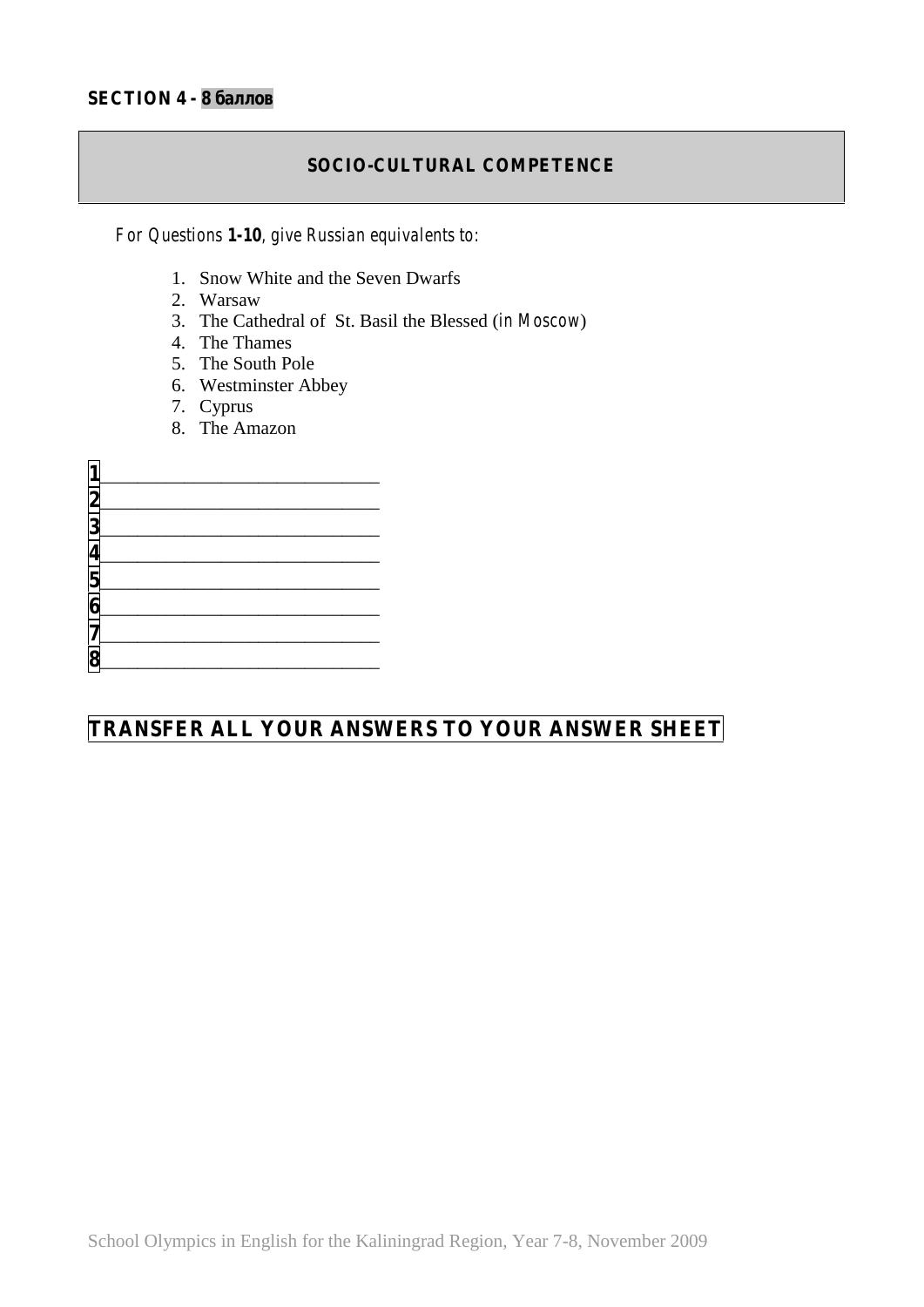### **SECTION 5**

#### 6

#### **WRITING**

**Participant's ID number** 

# **Personal letter**

You have 20 minutes to do this task.

You have received a letter from your English pen-friend Jane who writes:

Dear  $N$ ...

I am going to study Russian! Being bilingual has many advantages, you know, but it is very difficult for many people to achieve. What are the benefits of being bilingual or multilingual? Maybe I should study Chinese, or Japanese. Let me know what you think! Write back soon. **Best wishes.** Jane

Write a letter to Jane. Answer her questions. **Write 100-140 words.** Remember the rules of letter-writing.

## YOU CAN USE THE OPPOSITE SIDE

School Olympics in English for the Kaliningrad Region, Year 7-8, November 2009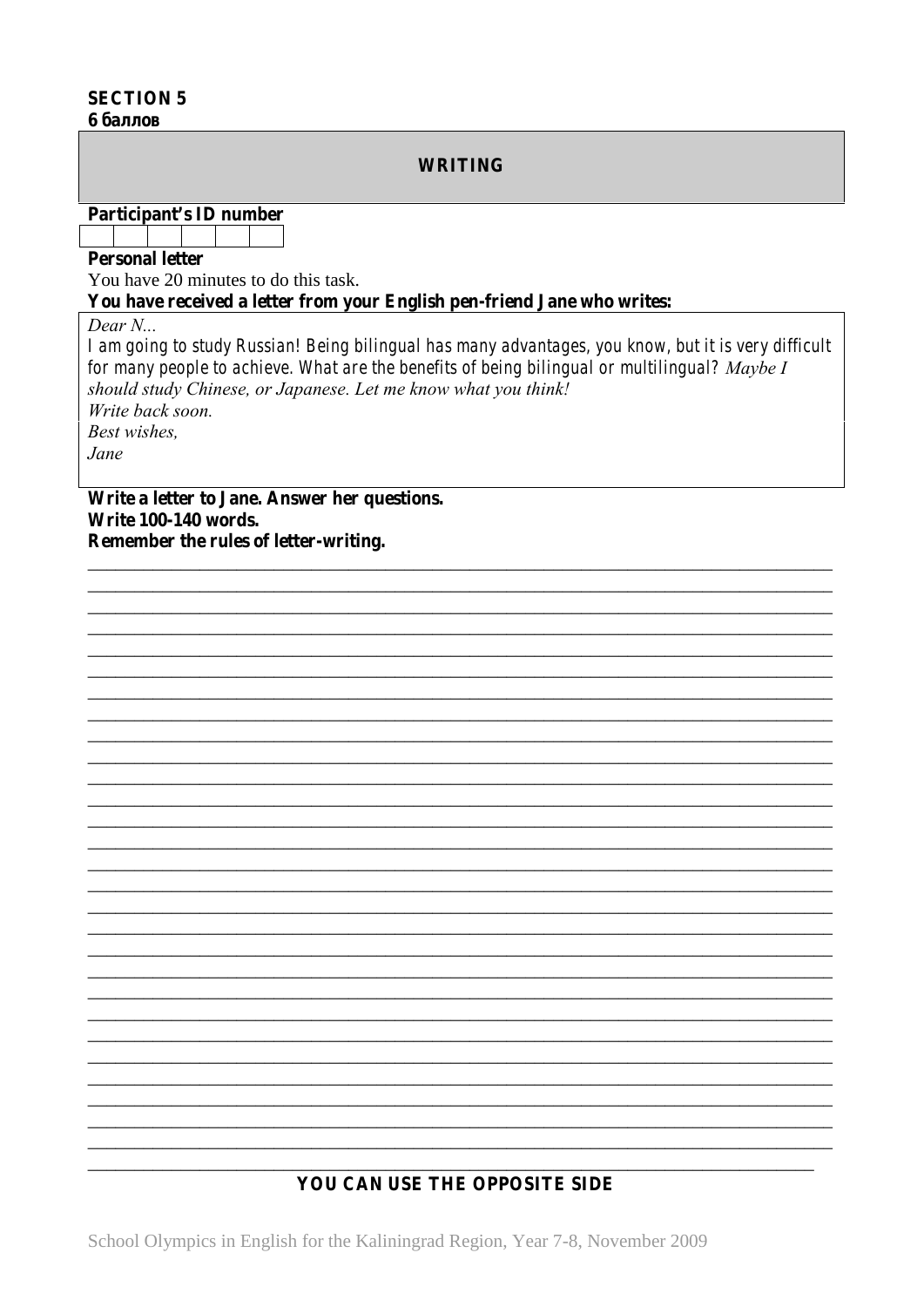### **ANSWER SHEET**

|  |  | Participant's ID number |
|--|--|-------------------------|
|  |  |                         |

## **SECTION 1**

# **LISTENING**





### **Task 2**

| 6              |  |
|----------------|--|
| $\overline{7}$ |  |
| 8              |  |
| 9              |  |
| 10             |  |
| 11             |  |
| 12             |  |
| 13             |  |

# **SECTION 2**

# **READING**

| 1              |  |
|----------------|--|
| 2              |  |
| 3              |  |
| 4              |  |
| $\overline{5}$ |  |

School Olympics in English for the Kaliningrad Region, Year 7-8, November 2009